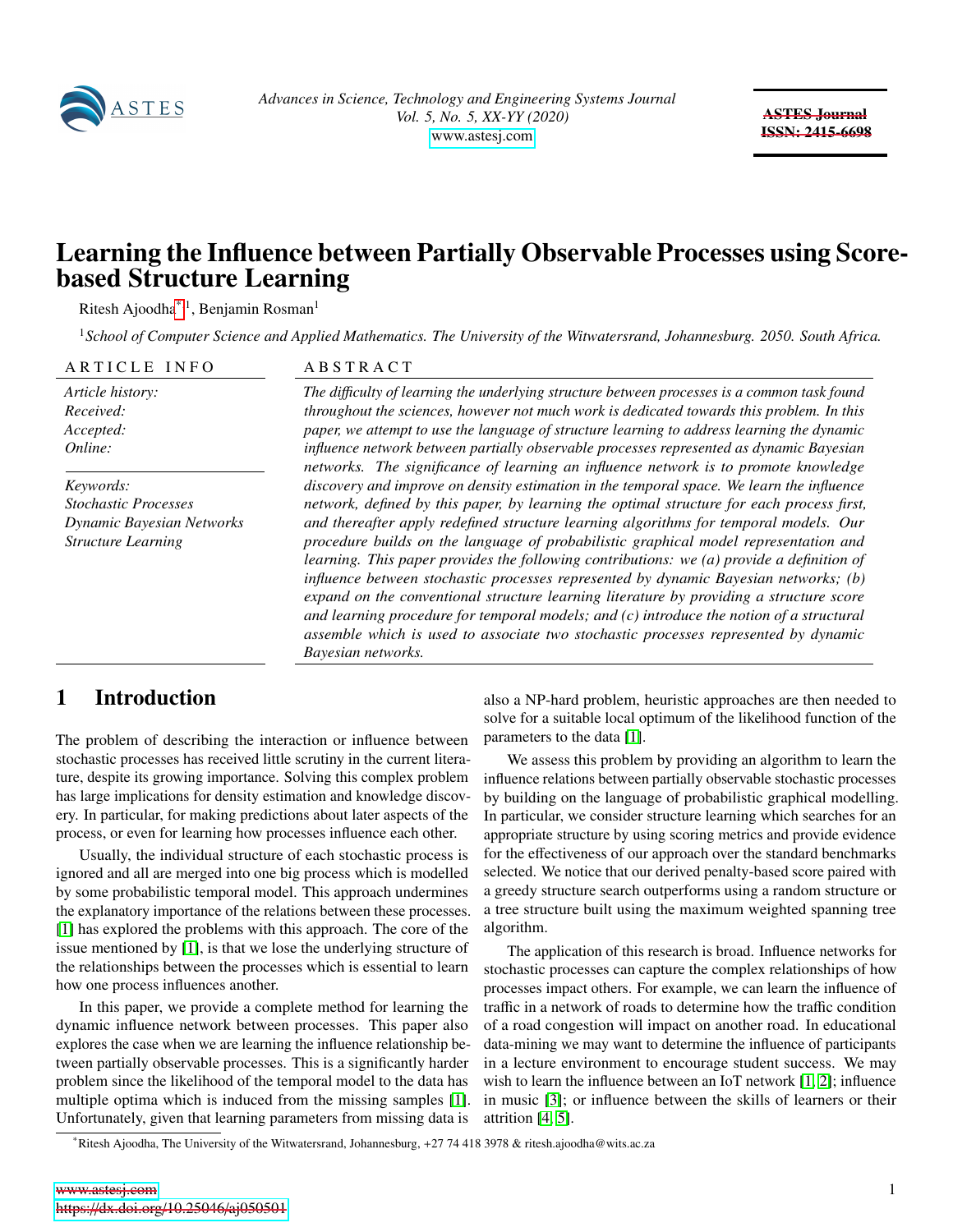An overview of the proposed algorithm in this paper is given by the below instructions. This algorithm is expanded on later in the paper.

- (i) The stochastic processes are given as input.
- (ii) The parameters for a dynamic Bayesian network is learned for each of the stochastic processes (temporal structure remains static - time invariant and Markov).
- (iii) A structure is imposed between the dynamic Bayesian networks (using a relation function called an assemble). This gives us a dynamic influence network (DIN). The parameters for the DIN are relearned.
- (iv) The structure score for the DIN is computed.
- (v) A structure search algorithm is initiated to find a DIN structure which is has an optimal likelihood to the observable data;
- (vi) The optimal DIN is output.

The following contributions is made by this paper:

- The concept of dynamic influence networks (DINs) representing the influence (relationships) between partially observable stochastic processes.
- The derivation of a dynamic Bayesian information criterion (d-BIC score) for DINs.
- The concept of a structural assemble which is able to relate dynamic Bayesian networks.
- The greedy structure learning procedure for learning DINs.

The following structure is used by this paper: Section [2](#page-1-0) provides the background and related work on DINs; Section [3](#page-2-0) defined the representation of DINs between partially observable stochastic processes; Section [3.3](#page-3-0) derives the notion of a dynamic structure score using the notion of an assemble; Section [3.5](#page-3-1) provides a greedy structure learning learning algorithm for learning DINs; the results and discussion is illustrated by Section [4;](#page-4-0) and lastly, Section [5](#page-4-1) provides the conclusion of the research and suggestions on future work.

### <span id="page-1-0"></span>2 Related Work

Many statistical procedures have been used to identify influence between variables [\[6,](#page-6-5) [7,](#page-6-6) [8,](#page-6-7) [9\]](#page-6-8). These statistical procedures have been extended to the temporal environment to learn relationships the between processes (variables over time). A significant contribution is the use of dynamic Bayesian networks which is defined as a set of parameters and conditional independence assumptions which together make up an acyclic structure between variables defined using factors [\[10,](#page-6-9) [11\]](#page-6-10). The values in these factors are referred to as the parameters, and the list of conditional independence assumptions between variables are referred to as the structure of the dynamic Bayesian network.

Learning the independence assertions of a dynamic Bayesian network can be used to make conditional independence inferences over time (density estimation) or to simply learn the relationships between variables (knowledge discovery). [\[12,](#page-6-11) [13,](#page-6-12) [14,](#page-6-13) [15\]](#page-7-0). On the one hand, a sparse graph structure may have more generalisability for density estimation, and on the other hand having a more dense graph can reveal unknown relationships for knowledge discovery. Care must be taken when considering for what purpose is the network required (more on this in the discussion) [\[11\]](#page-6-10).

A successful approach to structure learning is using score-based structure learning [\[11,](#page-6-10) [16\]](#page-7-1). In score-based structure learning we develop a set of hypothesis structures which are evaluated using a score-based function that computes the likelihood of the data to the hypothesised structure. The likelihood is usually expressed as the information gain (mutual information) of the structure and parameters of the distribution to the data.

A search algorithm is then performed to identify the highest (possible) structure based on the structure score [\[17,](#page-7-2) [18,](#page-7-3) [19,](#page-7-4) [20\]](#page-7-5). Viewing this problem as an optimisation problem allows us to adopt the already established literature on search methods in this super-exponential space to find the optimal structure given the data [\[21,](#page-7-6) [22,](#page-7-7) [23,](#page-7-8) [24\]](#page-7-9).

The structure of this section is as follows. In [subsection 2.1](#page-1-1) we introduce the well established BIC score which offers a way to trade-off the fit to data vs model complexity (the amount of independence assumptions between variables in the data). Finally, in [subsection 2.2](#page-2-1) we introduce a greedy search method to find the an optimal graph structure.

#### <span id="page-1-1"></span>*2.1 The BIC score*

The BIC score models the structural fit to data verses the complexity of the conditional independence assumptions between variables, that is, the amount of independence assumptions made on the structure [\[25\]](#page-7-10). This makes it a popular choice for structure learning methods since the model complexity has a direct impact on the performance of inference tasks. This is because the amount of conditional independence assumptions on a particular variable increases the factor size of that variable exponentially. The mathematical expression of the BIC score comprises of two terms: the first term models the fit to data; and the second term penalises the fit to data based on the complexity of the structure considered. The complete BIC score is as follows:

$$
score_{BIC} = \ell(\hat{\theta}_{G} : \mathcal{D}) - \frac{\log M}{2} DIM[G],
$$

where the count of instances is denoted by *M* and the count of independent parameters is denoted by *DIM*[G] in the Bayesian network.

The intuition of the Bayesian score is that as the amount of samples increase (ie. *M*) the score is willing to consider more complicated structures if enough evidence (samples, ie. *M*) is considered [\[26,](#page-7-11) [27\]](#page-7-12). The BIC core is particularly effective since the likelihood score (one without a penalty to complexity) will always prefer the most complicated network. However, the most complex networks also impose the risk of fragmentation, which is the exponential increase to the size of the factors caused by the increase of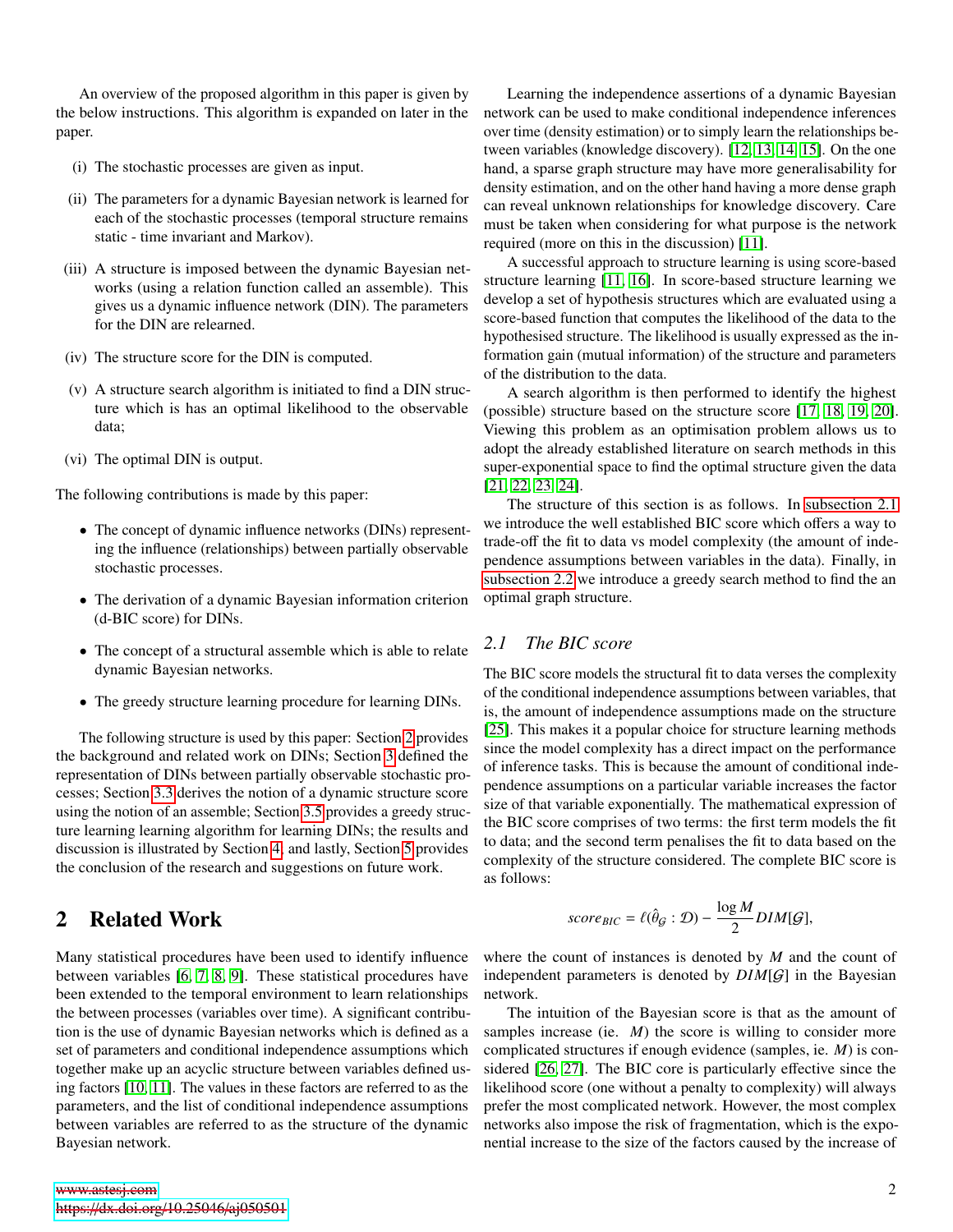the in-degree of a variable. Penalty-based structure scores allows us to explore the opportunity to adopt more complicated structures if there is enough justification that the likelihood of the structure and parameters to the data is high-enough to compromise on the models speed to perform inference tasks caused by fragmentation.

There has been much contributions in the literature on the properties of the BIC score [\[25,](#page-7-10) [28,](#page-7-13) [29\]](#page-7-14). Key constitutions include a proof the it is consistent and is score equivalent which are necessary for efficient search procedures [\[30,](#page-7-15) [31,](#page-7-16) [32\]](#page-7-17).

#### <span id="page-2-1"></span>*2.2 Learning General Graph-structured Networks*

Since the search space for the optimal Bayesian structure is superexponential, the difficulty of learning a graph structure for a Bayesian network is NP-hard. More specifically, for any  $d \ge 2$ , the problem of finding a structure with a maximum score with d parents is NP-hard [\[21,](#page-7-6) [22,](#page-7-7) [23,](#page-7-8) [24\]](#page-7-9). See [\[33,](#page-7-18) [34\]](#page-7-19) for a detailed proof.

Despite this, there have been many contributions to learning an optimal structure. A key contribution is using heuristic search procedure to find an optimal acyclic graph structure [\[35\]](#page-7-20). These heuristic search procedures make use of search operators (changes to the graph structure) and a search algorithm (e.g. greedy search, best first search or simulated annealing) [\[36\]](#page-7-21). The intuition of this approach is find an optimal acyclic structure by gradually improving the choice of the structure using the search operators [\[37,](#page-7-22) [38,](#page-7-23) [39,](#page-7-24) [40,](#page-7-25) [41\]](#page-7-26).

### <span id="page-2-0"></span>3 Dynamic Influence Networks

We present the following algorithm to learn dynamic influence networks between a set of partially observable processes:

- (i) Our stochastic processes are given as a set of partially observed data. This is the input.
- (ii) From this data, we learn a dynamic Bayesian network for each partially observable stochastic processes. Expectation maximisation is used to learn the latent variables.
- (iii) Build a network with the set of independence assumptions and relearn the parameters for that model.
- (iv) Perform expectation maximisation once again to relearn the latent parameters of the resulting network.
- (v) Evaluate the resulting dynamic influence network using a scoring function and structural assemble.
- (vi) Determine if convergence has occurred or if we exceed the threshold for convergence.
- (vii) Apply the structural operator to the model and reevaluate the dynamic influence network using a structure score. Repeat steps (iii - vii) until the structure score can not be improved or a threshold is reached.
- (viii) Output the resulting network.

[Figure 1](#page-2-2) provides a flowchart of our method to learn dynamic influence networks between partially observable processes.

<span id="page-2-2"></span>

Figure 1: A flowchart of our method to learn dynamic influence networks between partially observable processes.

#### *3.1 Assumptions*

There are various assumptions we need to make about our dynamic influence network (DIN). For the below definitions, we denote  $\mathcal{B}_i^{(t)}$ to be a shorthand for a Bayesian network B*<sup>i</sup>* at time-point *t*.

Time Granularity Assumption We select a time-granularity, denoted  $\triangle$ , to split observable data into temporal time-slices at different intervals. We use the notation  $t\Delta$  to represent the influence state with *t* time-slices.

The Markov Assumption We also adopted the Markov assumptions between consecutive states.

Definition 1 *The Markov assumption is satisfied for a DIN over the template Bayesian networks,*  $\mathbf{B} = \{\mathcal{B}_1, \ldots, \mathcal{B}_R\}$ *, if for all*  $t \geq 0$ *,*  $(\mathbf{B}^{(t+1)} \perp \mathbf{B}^{(0:(t-1))} | \mathbf{B}^{(t)}).$ 

The Time-Invariance Finally, we assume that the unrolled template structure of the DIN (which persists through time) does not change.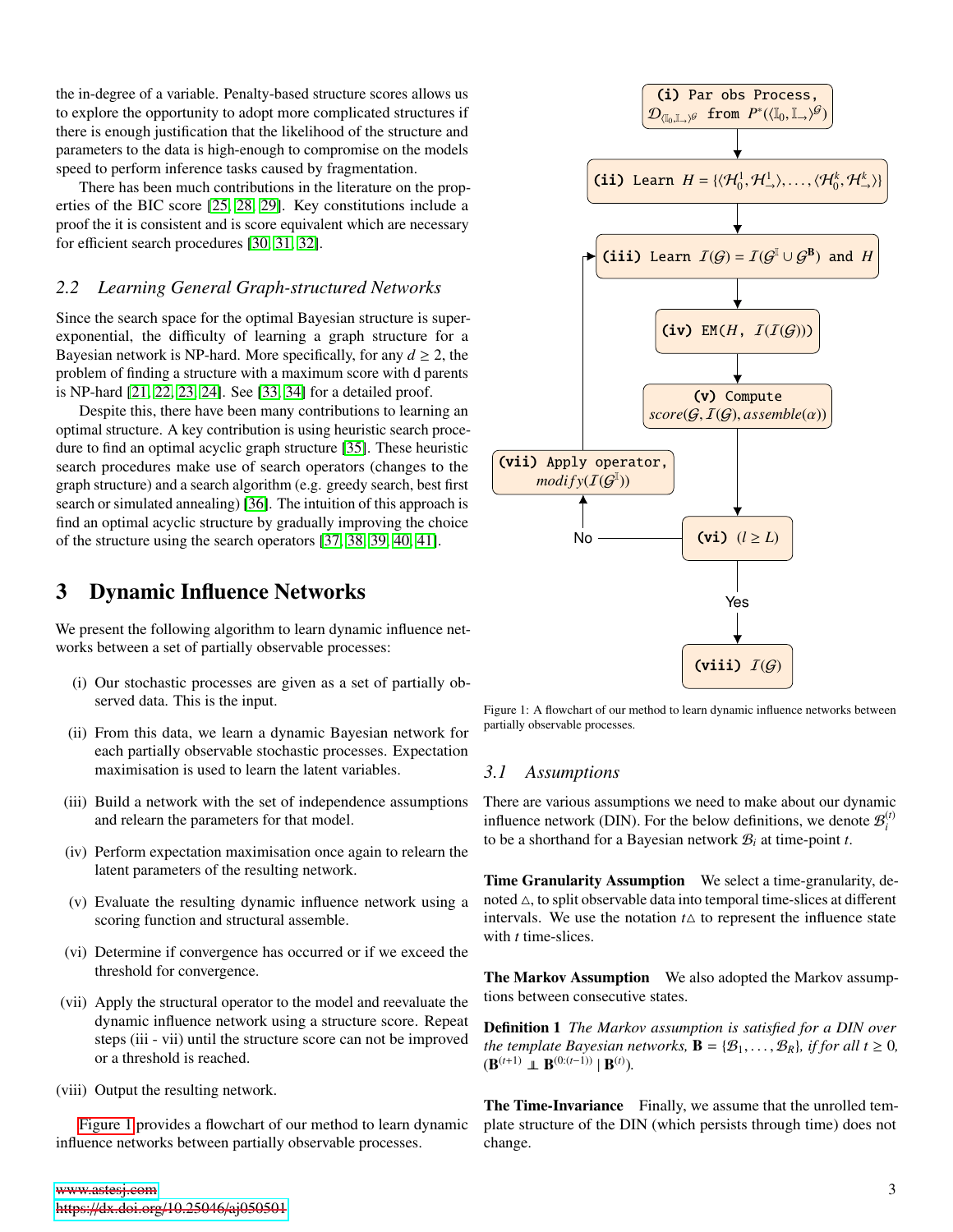#### *3.2 Dynamic Influence Networks*

Given the assumptions above we define the dynamic influence network as follows:

Definition 2 *A dynamic influence network, denoted as DIN, is a couple*  $\langle I_0, I_{\rightarrow} \rangle$ *, where*  $I_0$  *is an influence network over the set of Bayesian networks,*  $\mathbf{B}^{(0)} = \{B_1, \ldots, B_R\}$ *, representing the starting distribution and*  $\mathbb{I}$  *is a 2-time-slice influence network for the rest of distribution and* I<sup>→</sup> *is a 2-time-slice influence network for the rest of the influence distribution*  $(P(B' | B_I) = \prod_{i=1}^{R} P(B_i')$  $\int_i$  |  $Pa_{\mathcal{B}'_i}$ )). For any specified time-span  $T \geq 0$ , the joint distribution over  $\mathbf{B}^{(0:T)}$  is de*fined as an unrolled influence network, where, for any*  $i = 1, \ldots, n$ : *the structure and conditional probability assumptions between vari*ables of  $\mathcal{B}_i^{(0)}$  are the same as those for  $\mathcal{B}_i$  in  $\mathbb{I}_0$ ; and the structure and conditional probability assumptions between variables of  $\mathcal{B}_i^{(t)}$ *for t* > 0 *are the same as those for*  $B_i$  $\int$ <sup>*i*</sup> *in*  $\mathbb{I}_{\rightarrow}$ *.* 

#### <span id="page-3-0"></span>*3.3 The Structure Score*

In this paper we adapt the celebrated Bayesian information criterion (BIC) to a dynamic Bayesian information criterion (d-BIC) for our dynamic influence networks. The d-BIC score make the same tradeoff between model complexity and fit to the data, only the d-BIC can be applied to dynamic networks.

The d-BIC score is as follows:

$$
\begin{aligned} \text{score}_{BIC}(\mathcal{H}_0:\mathcal{D}) &= M\sum_{k=1}^K (\sum_{t=1}^T (\sum_{i=1}^N (\mathbf{I}_{\hat{P}}(X_i^{\langle \mathcal{H}_{\alpha}^k, \mathcal{H}_{\rightarrow}^k)^{(t)}};\mathbf{Pa}_{X_i^{\langle \mathcal{H}_{\alpha}^k, \mathcal{H}_{\rightarrow}^k)^{(t)}}}))\\ &-\frac{\log M}{c} DIM[\mathcal{G}], \end{aligned}
$$

where the amount of samples is given by *M*; the amount of dependency models is given by  $K$ ; the amount of time-slices is given by *T* for any dependency model; the amount of variables in each timeslice is given by *N*;  $I_{\hat{P}}$  denotes the information gain in terms of the empirical distribution; and *DIM*[G] is the amount of independent parameters in the entire DIN.

The d-BIC score is designed to exchange the complexity of the dynamic influence network,  $\frac{\log M}{c}$  *DIM*[*G*], for the fit to the data, D. As the amount of samples increases, the information gain term grows linearly, and the model complexity part logarithmically grows. The intuition of the d-BIC score is that we will be willing to consider more complicated structures, if we have more data that justifies the need for a more complex model (i.e. more conditional independence assumptions).

#### *3.4 Structure Assembles*

Choosing the set of parent variables in a DIN establishes the notion of a structural assemble. A structural assemble is a template which relates temporal models. The structural assemble defines the parent sets for variables to construct an dynamic influence network. More sepcifically, the assemble relation is defined as follows:

Definition 3 *Consider a family of dynamic Bayesian networks (D),* where  $\langle D_0^0, D_{\rightarrow}^0 \rangle$  *represents the child with the parent set*  $Pa_{\langle D_0^0, D_{\rightarrow}^0 \rangle}^{\mathcal{G}} =$ 

 $\{\langle D_0^1, D_{\rightarrow}^1 \rangle, \ldots, \langle D_0^k, D_{\rightarrow}^k \rangle\}$ . Further assume that  $I(\langle D_0^j, D_{\rightarrow}^k \rangle)$  and  $I(\langle D_0^j, D_{\rightarrow}^k \rangle)$  $\langle b_0, D^j_{\rightarrow} \rangle$  *is the*<br>mic influence *same for all*  $j = 0, \ldots, k$ . Then the delayed dynamic influence *network, denoted by*  $\langle A_0, A_{\rightarrow} \rangle$ *, will satisfy all the independence*  $\mathcal{L}(\mathcal{D}_0, \mathcal{D}_1) \vee \mathcal{D}_2 = \{A \mid \mathcal{D}_1 \mid A \in \mathcal{D}\}$ <br>  $\mathcal{L}(\mathcal{D}_0, \mathcal{D}_1) \vee \mathcal{D}_2 = \{A \mid A \in \mathcal{D}\}$ <br>  $\mathcal{L}(\mathcal{D}_0, \mathcal{D}_1) \vee \mathcal{D}_2 = \{A \mid A \in \mathcal{D}\}$  $\langle A_0, A_{\rightarrow} \rangle^{(t)}$  also satisfies the following independence assumptions<br>for each hidden or latent variable denoted L, and some  $t > \alpha \in \mathbb{Z}^+$ *for each hidden or latent variable denoted*  $\overline{L}_i$  *and some*  $t > \alpha \in \mathbb{Z}^+$ :

$$
\forall L_i^{(D_0^0, D_{\rightarrow}^0)^{(i)}}: (L_i^{(D_0^0, D_{\rightarrow}^0)^{(i)}} \perp \newline \text{NonDescendants}_{L_i^{(D_0^0, D_{\rightarrow}^0)^{(i)}}} | L_i^{(D_0^k, D_{\rightarrow}^k)^{(i)}}, L_i^{(D_0^k, D_{\rightarrow}^k)^{(i)-1}}, \dots, \\ L_i^{(D_0^k, D_{\rightarrow}^k)^{(i)-\alpha}}, Pa_{L_i}^{(D_0^0, D_{\rightarrow}^0)^{(i)}}).
$$

The assemble above an expressive representation to capture influence relationships that persist through time between temporal models. However, the choice of  $\alpha$  is important since choosing a large  $\alpha$  will render many dependencies on variables cause a fragmentation bottleneck, and therefore a larger computational burden for learning and inference tasks.

#### <span id="page-3-1"></span>*3.5 Structure Search*

At this point we have the following well-defined optimisation problem:

- 1. A training set  $\mathcal{D}_{(\mathbb{I}_0,\mathbb{I}_1),\mathscr{G}} = \{ \mathcal{D}_{(D_0^1,D_1^1)},\ldots, \mathcal{D}_{(D_0^k,D_{r}^k)} \}$ , where  $\mathcal{D}_{\text{left}} \neq \ldots \neq \emptyset$ , is a set of *M* instances from underly.  $\mathcal{D}_{\langle D_0^i, D_\rightarrow^i \rangle} = {\xi_1, \dots, \xi_M}$  is a set of *M* instances from underlying ground-truth DBN  $\langle D_0^i, D_\rightarrow^i \rangle$ ;
- 2. a structure score:  $score(\langle \mathbb{I}_0, \mathbb{I}_\rightarrow \rangle : \mathcal{D}_{\langle \mathbb{I}_0, \mathbb{I}_\rightarrow \rangle} \mathcal{G})$ ;
- 3. and, finally, we have an array of *L* distinct candidate structures,  $G = \{G^1, \ldots, G^L\}$ , where each structure  $G^l$  repre-<br>sents a unique list of condition independence assertions sents a unique list of condition independence assertions  $I(G) = I(G^{I} \cup G^{B}).$

Our objective of this optimisation problem is output the DIN which produces the maximum score. We present the following influence structure search algorithm in Algorithm 1, where  $S =$  $\{S^1_1, \ldots, S^P_{-}\}\$  represents the set of stochastic processes; *assemble*, is the option of the parameters for an assemble relation; and score, is the option of the parameters for an assemble relation; and *score*, the selected scoring function used for the search procedure.

| <b>Algorithm 1:</b> Influence structure search                                                           |
|----------------------------------------------------------------------------------------------------------|
| <b>Input:</b> $S = \{S^1_-, \ldots, S^P_-\}$ , assemble, score                                           |
| Output: $G_i$                                                                                            |
| For each process we learn a temporal model                                                               |
| $(H = \{ \langle D_0^1, D_{\rightarrow}^1 \rangle, \ldots, \langle D_0^P, D_{\rightarrow}^P \rangle \};$ |
| Using the models in $H$ we generate a search space (ie.                                                  |
| $\mathbf{G} = {\mathcal{G}_1, \ldots, \mathcal{G}_n}$ ;                                                  |
| Find the structure $G_i$ which produces the highest score                                                |
| (w.r.t. $assemble$ ) in $G$ ;                                                                            |
| return $G_i$                                                                                             |
|                                                                                                          |

The dynamic influence network,  $\langle I_0, I_{\rightarrow} \rangle^{\mathcal{G}}$ , holds a distribution<br>ween a set of DBNs, denoted  $\langle D^1, D^1 \rangle$ between a set of DBNs, denoted  $\langle D_0^1, D_\rightarrow^1 \rangle$ , ...,  $\langle D_0^k, D_\rightarrow^k \rangle$ , with the conditional independence assumptions listed by  $\mathcal{I}(\ell \mathbb{I}_n, \mathbb{I}_n \setminus \mathcal{G})$ the conditional independence assumptions listed by  $I(\langle I_0, I_+\rangle)^{\mathcal{G}}$ .<br>We further assume that  $P^*(I_0, I_+\setminus \mathcal{G})$  is induced by another model. We further assume that  $P^*(\langle \mathbb{I}_0, \mathbb{I}_+ \rangle)^{\mathcal{G}}$  is induced by another model,<br> $G^*(\langle \mathbb{I}_0, \mathbb{I}_+ \rangle)^{\mathcal{G}}$  we will refer to this model as the underlying ground- $G^*(\langle \mathbb{I}_0, \mathbb{I}_\rightarrow \rangle^G)$ , we will refer to this model as the underlying ground-<br>truth model. The model is evaluated by recovering the set of local truth model. The model is evaluated by recovering the set of local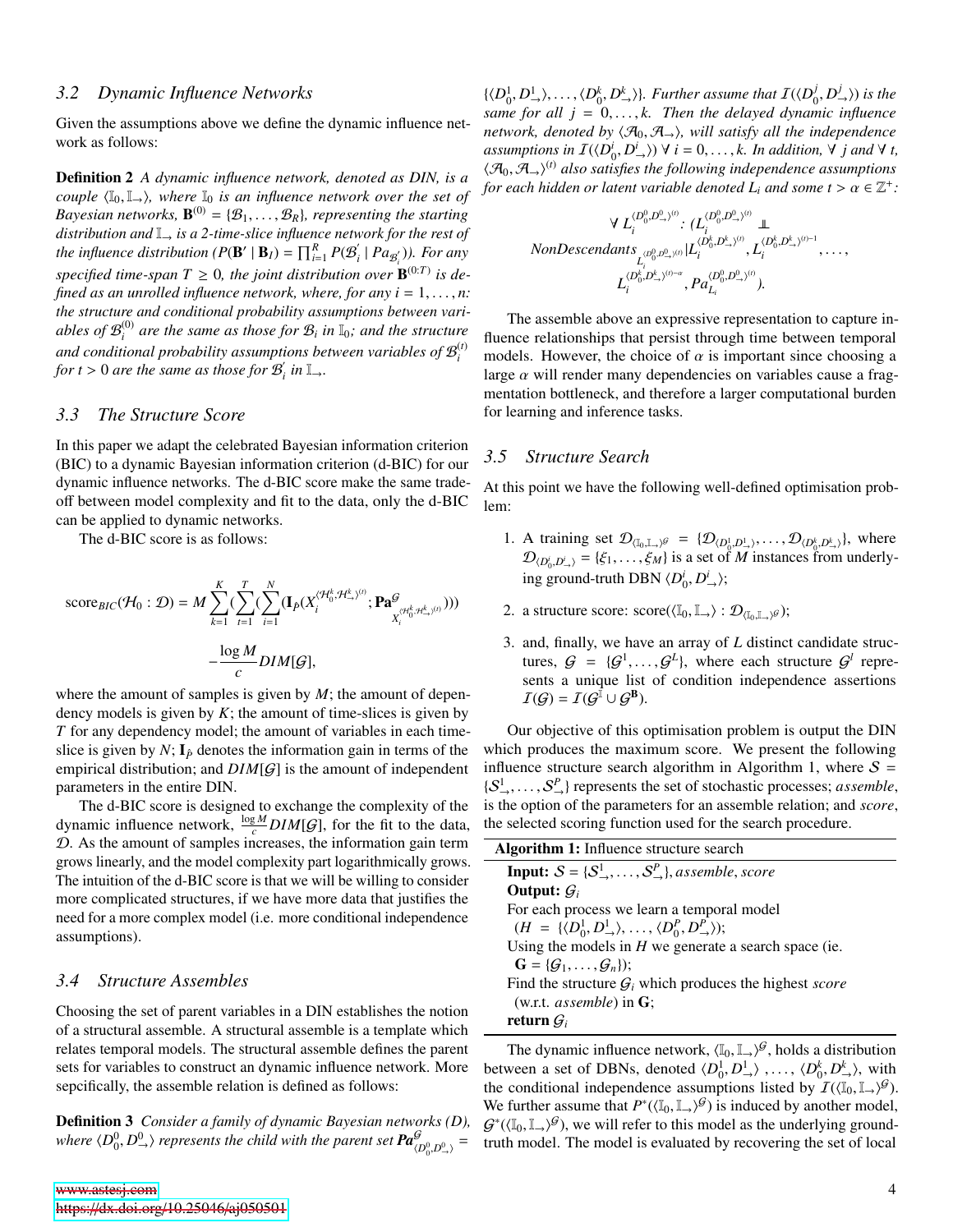independence assertions in  $G^*(\langle \mathbb{I}_0, \mathbb{I}_{\rightarrow} \rangle^{\mathcal{G}})$ , denoted  $I(G^*(\langle \mathbb{I}_0, \mathbb{I}_{\rightarrow} \rangle^{\mathcal{G}}))$ ,<br>by only observing  $\mathcal{D}_{\mathbb{I}_{\{0, \mathbb{I}_{\{0, \mathbb{I}_{\{0, \mathbb{I}_{\{0, \mathbb{I}_{\{0, \mathbb{I}_{\{0, \mathbb{I}_{\{0, \mathbb{I}_{\{0, \mathbb{I}_{\{$ by only observing  $\mathcal{D}_{(I_0,I_1)}\mathcal{G}$ . This structure learning procedure is referred to in this paper as groody structure search (GESS). referred to in this paper as greedy structure search (GESS).

#### *3.6 Computational Complexity and Savings*

The overall computational complexity of the above structure search algorithm is given by [\[42\]](#page-7-27). In order to allow for notable computational savings we suggest using a cache to store sufficient statistics and the of max priority queues (implemented using heaps) to arrange contending structure using their scores as keys. Random restarts and Tabu lists are also used.

### <span id="page-4-0"></span>4 Experimental Results

This sections presents the performance of modelling influence between partially observable stochastic processes using dynamic influence networks (DINs). We evaluate the performance of model aside several benchmarks.

The experimental setup is as follows. We constructed a groundtruth DIN which was used to sample sequential data. To simulate a partially observed process, several variables were removed from the sequential data sample. The Algorithm provided in [section 3](#page-2-0) was used to learn candidate networks. Several variations of the algorithm was also used, such as using the d-AIC score instead of the d-BIC; using prior knowledge of the ground-truth structure such as the maximum in-degree used in the generative distribution; using tree structure for sparse generalisability; a even using no structure.

More specifically, the empirical evaluation of our method was set against the following benchmarks:

- 1. a random DIN structure;
- 2. a DIN with no structure (i.e. all DBNs are mutually independent);
- 3. a DIN with a tree like structure (each DBN has one and only one parent DBN);
- 4. a structure that incorporates prior knowledge of the true structure;
- 5. a learned structure with the d-AIC score instead of the d-BIC score, which is the dynamic extension of the AIC score;
- 6. using the full knowledge of the DIN ground-truth structure.

The parameters for the ground-truth DIN distribution is summarised by [Table 1.](#page-5-0)

[Figure 2](#page-5-1) illustrates a logarithmic scale plot indicating the relative entropy (also known as KL-divergence) to the ground-truth DIN over the amount of samples alongside the aforementioned benchmarks. The vertical axis represents the logarithmic scale of the relative entropy to the ground-truth generative model [\(Table 1\)](#page-5-0) and the horizontal axis represents the amount of samples. 10 trials were run for each experiment and the mean of the result was plotted with the standard deviation as error bars (shaded regions). All of the model parameters for each experiment is provided in [Table 2](#page-5-2) for reproducibility.

In [Figure 2](#page-5-1) we record that providing no structure, a random structure, tree structures, and finally, learning with knowledge of the maximum order in-degree executes in a same way with reference to their relative entropy to the ground-truth DIN. However, knowledge about the maximum order in-degree executes better on average than the other procedures for a large amount of instances (greater than one thousand). The d-AIC and d-BIC scores execute on average better than the other learning procedures (not counting learning using the true structure). However, the d-BIC and d-AIC penalty scores execute similarly.

[Figure 3](#page-6-14) illustrates a logarithmic scale plot indicating the execution times (in milliseconds) over the amount of samples alongside the aforementioned benchmarks. The vertical axis represents the logarithmic scale of the execution time of each experiment in milliseconds and the horizontal axis represents the amount of samples. 10 trials were run for each experiment and the mean of the result was plotted with the standard deviation as error bars (shaded regions).

In [Figure 3](#page-6-14) we provide the results of the execution times for the learning procedures considered. With respect to their execution times, the d-AIC, d-BIC scores, and learning with knowledge of the ground-truth maximum in-degree yield the best run-time. Learning tree-structures, generating a random structures, using no structure, or being given the true structure can be achieved in constant time. It is also noticed that learning with the maximum in-degree from the ground truth can be done faster than using penalty score procedures, which have roughly the same execution time.

In the experimental learning scenario the three penalty-based learning procedures outperformed the benchmarks. Notably these penalty-based learning procedures provide significant improved performance than using no or a random structure for the DIN.

The results also indicate that learning a tree structure for the DIN still significantly outperformed the use of a random structure. This result is particularly useful from a computational saving perspective as tree structures are sparse since they capture less complex dependence relations between variables. Tree structure summarise effective independence assertions and thus offer better generalisability. Another notable result from [Figure 2](#page-5-1) is that when we have fewer samples ( $> 250$ ) we may be better suited to use no structure since imposing a structure with little training data weakens the inferences we can draw from the model.

## <span id="page-4-1"></span>5 Conclusion

In this paper we empirically demonstrated the a score-based structure learning procedure to learn a DIN to represent the influence relationships between partially observable stochastic processes. Why we would want to learn a DIN depends on what the structure will be used for.

On the one hand, if we are trying to identify the original DIN structure for knowledge discovery, then we will need to identify each of the original conditional independence assumptions of the ground-truth network. This means we will need to find the set  $\overline{I}(\mathcal{G}^*(\langle \mathbb{I}_0, \mathbb{I}_+)^\mathcal{G})$ . This is not a promising task since there are many<br>perfect mans for  $P^*(\langle \mathbb{I}_0, \mathbb{I}_+ \setminus \mathcal{G} \rangle)$  that can be derived from  $\mathcal{D}_{\mathbb{I}_n}$ perfect maps for  $P^*(\langle \mathbb{I}_0, \mathbb{I}_+ \rangle)$ <sup>G</sup> that can be derived from  $\mathcal{D}_{\langle \mathbb{I}_0, \mathbb{I}_+ \rangle}$ .

Recognising  $I(G^*(\langle \mathbb{I}_0, \mathbb{I}_\rightarrow \rangle^{\mathcal{G}}))$  from the set of structures from  $(\mathbb{I}_0, \mathbb{I}_\rightarrow \mathcal{G})$  will vield the same fit to the data. Therefore identity  $G^*(\langle \mathbb{I}_0, \mathbb{I}_\rightarrow \rangle)$  will yield the same fit to the data. Therefore iden-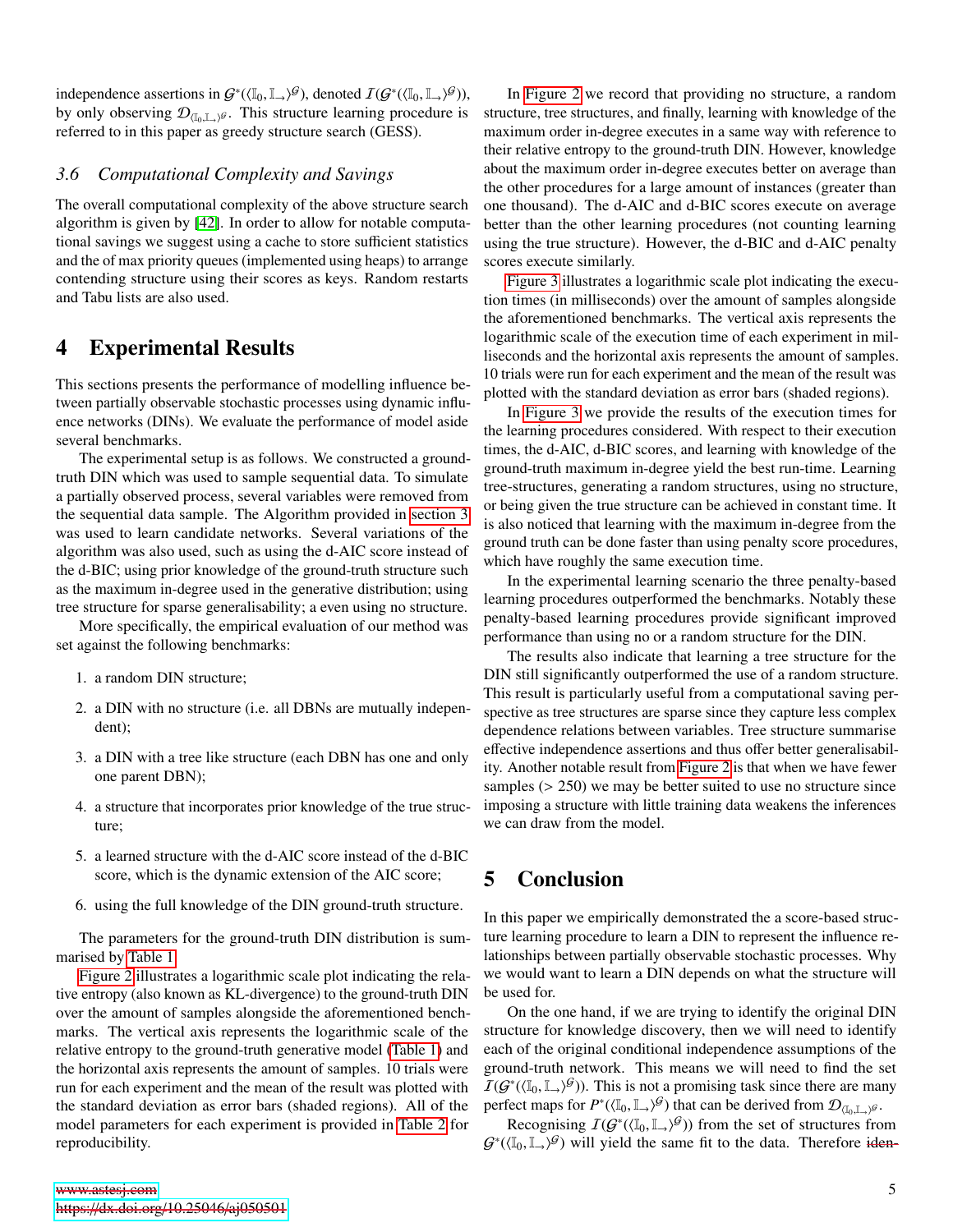<span id="page-5-0"></span>Table 1: A table summarising the parameters for the ground-truth DIN distribution.

| <b>Ground-truth DIN Distribution</b> |                    |  |  |  |  |
|--------------------------------------|--------------------|--|--|--|--|
| No. DBNs                             | 10                 |  |  |  |  |
| Random variable values               | 3                  |  |  |  |  |
| No. time-slices                      | 5                  |  |  |  |  |
| No. layers                           | $\mathfrak{D}$     |  |  |  |  |
| No. CPDs between DBNs                | 15                 |  |  |  |  |
| max in-degree                        | 2                  |  |  |  |  |
| No. Obs                              | $\frac{5}{3}$ p.t. |  |  |  |  |
| No. Latent                           |                    |  |  |  |  |

<span id="page-5-1"></span>

<span id="page-5-2"></span>Figure 2: The relative entropy (also known as KL-divergence), to a ground truth DIN, for seven learning tasks to construct a dynamic influence network between dynamic Bayesian networks with respect to the amount of training samples.

|  |  | Table 2: A table showing all of the parameters used in the structure learning methods in this paper. |  |  |
|--|--|------------------------------------------------------------------------------------------------------|--|--|
|  |  |                                                                                                      |  |  |

|                               | Rand | No struc | <b>Tree</b> | <b>GESS</b> with PK | <b>GESS with BIC</b> | <b>GESS with AIC</b> | <b>True</b> |
|-------------------------------|------|----------|-------------|---------------------|----------------------|----------------------|-------------|
| $\alpha$                      |      |          |             |                     |                      |                      |             |
| No. edges                     |      |          |             | 15                  |                      |                      | 15          |
| Max in-degree                 |      |          |             |                     |                      |                      |             |
| No. observable var            |      |          |             |                     |                      |                      |             |
| Dirichlet prior               |      |          |             |                     |                      |                      |             |
| Parameter threshold           |      |          |             |                     | 5000                 | 5000                 |             |
| <b>EM</b> iterations          | 20   | 20       | 20          | 20                  | 20                   | 20                   | 20          |
| EM accuracy $(\mu\%, \sigma)$ |      |          |             |                     | $(76\%, 10)$         |                      |             |
| Likelihood score              |      |          | Yes         | Yes                 | Yes                  | Yes                  |             |
| Penalty score                 |      |          |             |                     | <b>BIC</b>           | <b>AIC</b>           |             |
| Search iterations             |      |          |             | 50                  | 50                   | 50                   |             |
| No. random restarts           |      |          |             |                     |                      |                      |             |
| Tabu-list length              |      |          |             | 10                  | 10                   | 10                   |             |
| $\alpha$                      |      |          |             |                     |                      |                      |             |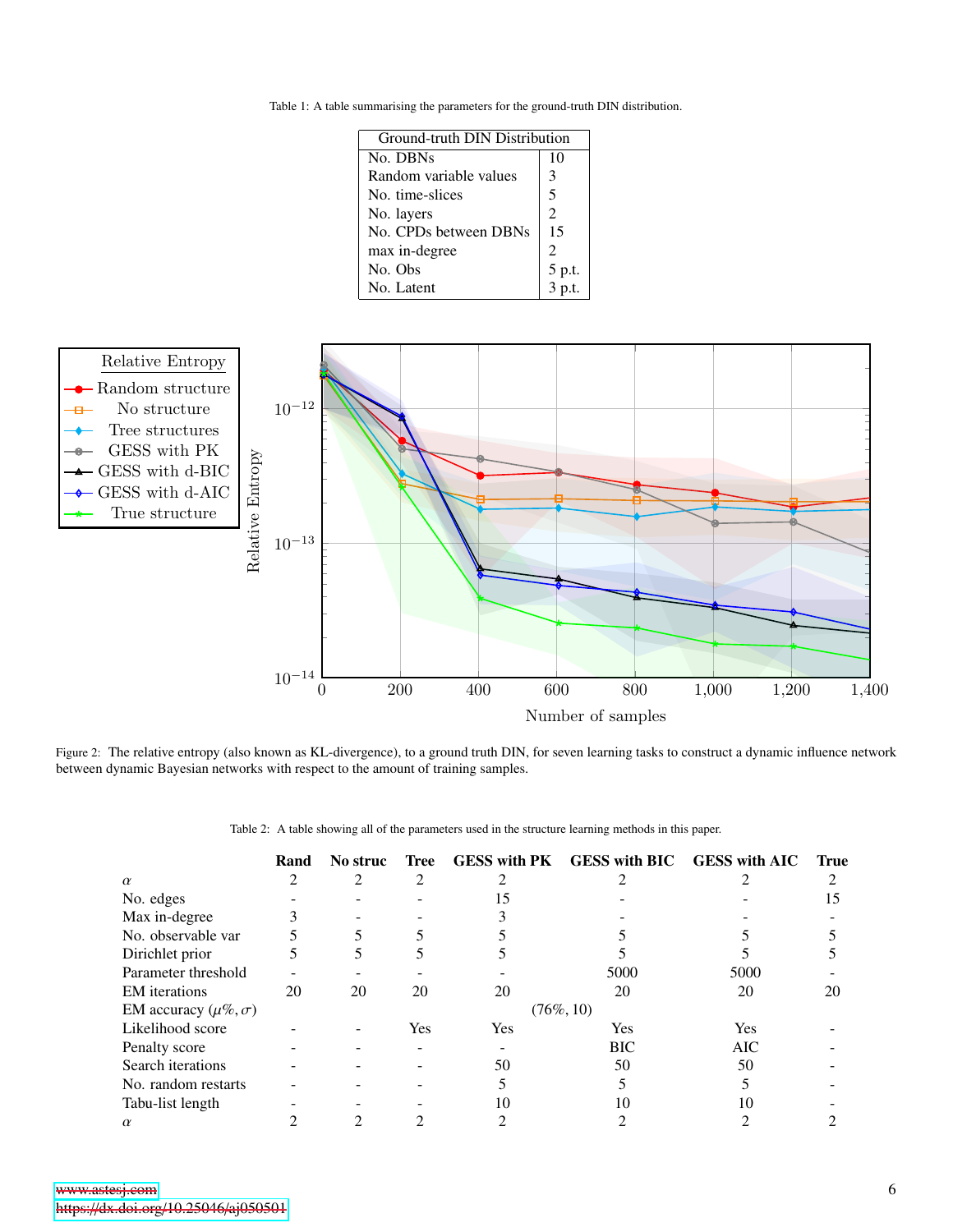<span id="page-6-14"></span>

Figure 3: The execution time in milliseconds for seven learning tasks to construct a dynamic influence network between dynamic Bayesian networks with respect to the amount of training samples.

tifying the original ground-truth structure is not identifiable from  $\mathcal{D}_{(\mathbb{I}_0,\mathbb{L}_0)}$ . This is because the structures in the I-equivalent structure set all produces the same numeric likelihood (mutual information) for  $\mathcal{D}_{(\mathbb{I}_0,\mathbb{I}_\rightarrow)^{\mathcal{G}}}$ . Therefore, we should rather try to learn a set of structures that are I-equivalent to  $\mathcal{G}^*$ .

On the other hand, if instead we are trying to learn a DIN structure for density estimation (i.e. to draw probabilistic inferences), then we are interested in capturing the distribution  $P^*(\langle \mathbb{I}_0, \mathbb{I}_+ \rangle^{\mathcal{G}})$ . If we can successfully constructure such a distribution then we can reason about new data instances and also sample new one.

There are two implications when learning a structure or density estimation: Firstly, Although capturing more independence assertions than specified in  $I(G^*(\mathbb{I}_0, \mathbb{I}_t, \beta))$  may still allow us to capture  $P^*(\mathbb{I}_0, \mathbb{I}_t, \beta)$  our selection of more independence assumptions could  $P^*(\langle \mathbb{I}_0, \mathbb{I}_+ \rangle)$ <sup> $\hat{\mathcal{G}}$ , our selection of more independence assumptions could<br>result in *data fragmentation*. Secondly, selecting too sparse struc-</sup> result in *data fragmentation*. Secondly, selecting too sparse structures can restrict us to never being able to learn the true distribution  $P^*(\langle \mathbb{I}_0, \mathbb{I}_\rightarrow \rangle^{\mathcal{G}})$  no matter how we change the parameters. However, often sparse DIN structures can be used to promote computational often sparse DIN structures can be used to promote computational complexity savings [\[11\]](#page-6-10).

Conflict of Interest The authors declare no conflict of interest.

Acknowledgement This work is based on the research supported in part by the National Research Foundation of South Africa (Grant number: 121835).

### References

- <span id="page-6-0"></span>[1] R. Ajoodha, B. Rosman, "Learning the influence structure between partially observed stochastic processes using IoT sensor data," in Workshops at the Thirty-Second AAAI Conference on Artificial Intelligence, 2018.
- <span id="page-6-1"></span>[2] R. Ajoodha, B. Rosman, "Tracking influence between naïve Bayes models using score-based structure learning," in 2017 Pattern Recognition Associa-

[www.astesj.com](https://www.astesj.com) https://[dx.doi.org](https://dx.doi.org/10.25046/aj050501)/10.25046/aj050501 tion of South Africa and Robotics and Mechatronics International Conference (PRASA-RobMech), 122–127, IEEE, 2017.

- <span id="page-6-2"></span>[3] A. Anshel, D. A. Kipper, "The influence of group singing on trust and cooperation," Journal of Music Therapy, 25(3), 145–155, 1988.
- <span id="page-6-3"></span>[4] R. Ajoodha, A. Jadhav, S. Dukhan, "Forecasting Learner Attrition for Student Success at a South African University," in In Conference of the South African Institute of Computer Scientists and Information Technologists 2020 (SAICSIT '20), September 14-16, 2020, Cape Town, South Africa. ACM, New York, NY, USA, 10 pages., ACM, 2020, doi:https://doi.org/10.1145/3410886.3410973.
- <span id="page-6-4"></span>[5] T. Abed, R. Ajoodha, A. Jadhav, "A Prediction Model to Improve Student Placement at a South African Higher Education Institution," in 2020 International SAUPEC/RobMech/PRASA Conference, 1–6, IEEE, 2020.
- <span id="page-6-5"></span>[6] J. Hatfield, G. J. Faunce, R. Job, "Avoiding confusion surrounding the phrase "correlation does not imply causation"," Teaching of Psychology, 33(1), 49-51, 2006.
- <span id="page-6-6"></span>[7] R. Opgen-Rhein, K. Strimmer, "From correlation to causation networks: a simple approximate learning algorithm and its application to high-dimensional plant gene expression data," BMC systems biology, 1(1), 37, 2007.
- <span id="page-6-7"></span>[8] T. Grinthal, N. Berkeley Heights, "Correlation vs. Causation," AMERICAN SCIENTIST, 103(2), 84–84, 2015.
- <span id="page-6-8"></span>[9] D. Commenges, A. Gégout-Petit, "A general dynamical statistical model with causal interpretation," Journal of the Royal Statistical Society: Series B (Statistical Methodology), 71(3), 719–736, 2009.
- <span id="page-6-9"></span>[10] M. Bunge, Causality and modern science, Routledge, 2017.
- <span id="page-6-10"></span>[11] D. Koller, N. Friedman, Probabilistic graphical models: principles and techniques. (Chapter 16; 17; 18; and 19), MIT press, 2009.
- <span id="page-6-11"></span>[12] D. Heckerman, D. Geiger, D. M. Chickering, "Learning Bayesian networks: The combination of knowledge and statistical data," Machine learning, 20(3), 197–243, 1995.
- <span id="page-6-12"></span>[13] A. Mohammadi, E. C. Wit, "Bayesian structure learning in sparse Gaussian graphical models," Bayesian Analysis, 10(1), 109–138, 2015.
- <span id="page-6-13"></span>[14] A. L. Madsen, F. Jensen, A. Salmerón, H. Langseth, T. D. Nielsen, "A parallel algorithm for Bayesian network structure learning from large data sets," Knowledge-Based Systems, 117, 46–55, 2017.